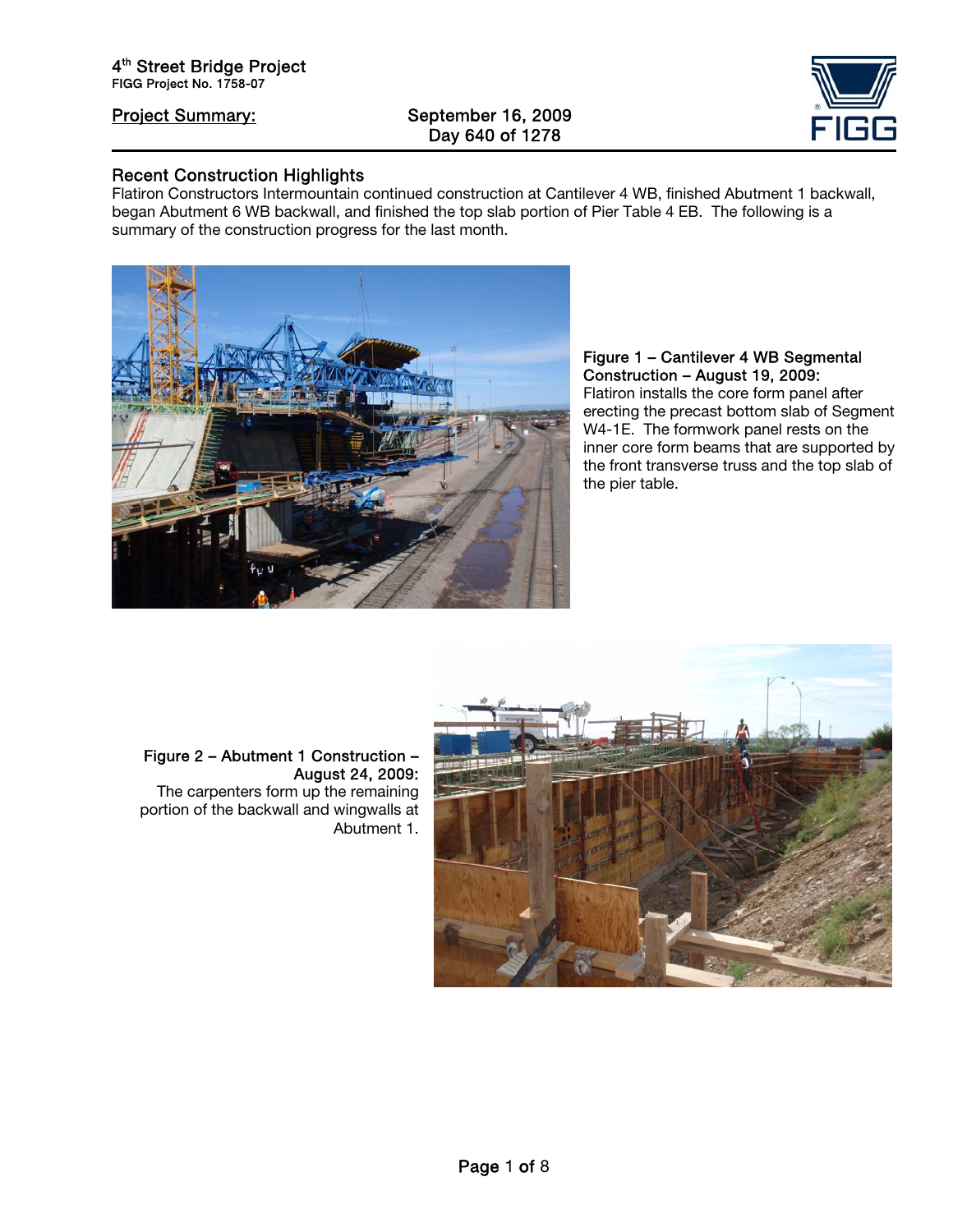Project Summary: September 16, 2009 Day 640 of 1278





### Figure 3 – Abutment 1 Construction – August 27, 2009:

The backwall is stripped, followed by pointing and patching of the form ties. The gray conduit penetrating the backwall is for utilities running within the box girders.

### Figure 4 – Cantilever 4 WB Segmental Construction – September 1, 2009:

The precast bottom slab for Segment W4-2E is hoisted using the lifting frame, as described in last month's update. Once Segment W4-2E is cast, the lower deck drive will be installed on the side-span traveler and casting will resume with typical segment operations. By eliminating the need to precast the bottom slab, Flatiron should be able to cast two segments per week. The precast slab was used to meet the BNSF mainline track clearance envelope.

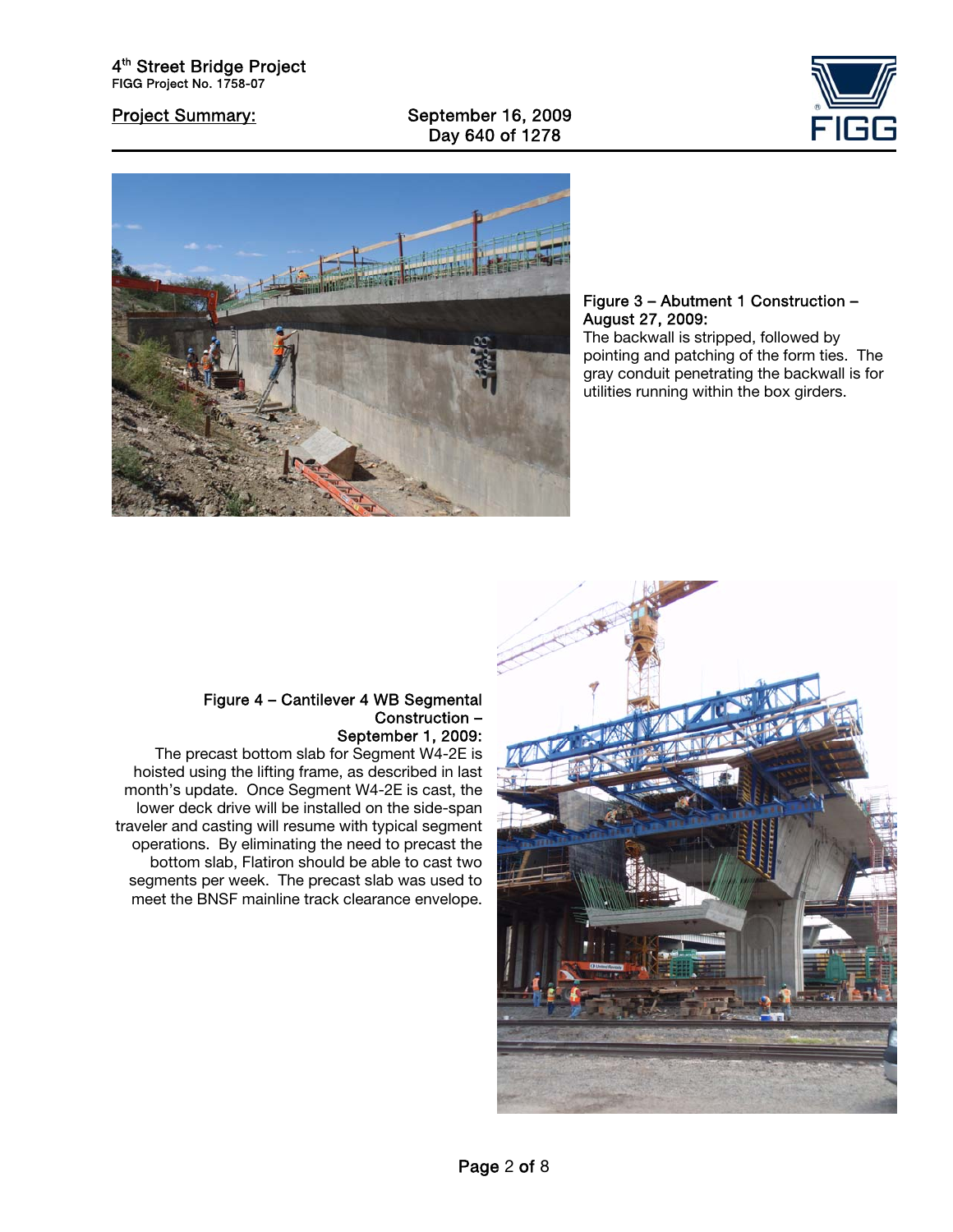Project Summary: September 16, 2009 Day 640 of 1278





Figure 5 – Pier Table 4 EB Construction – September 2, 2009: The forming for the top slab portion for Pier Table 4 EB is nearly complete. This is the

Figure 6 – Cantilever 3 WB Segmental Construction – September 4, 2009: A Flatiron employee removes the shims from the stability prop under Cantilever 3 WB now that Span 2 WB is complete. The prop will be relocated to support the out-ofbalance construction loads at Cantilever 4 WB after the first four pair of segments are cast.



last of four pier tables.



### Figure 7 – Abutment 1 Construction – September 8, 2009:

The dirt work subcontractor begins installing the mechanically reinforced soil backfill. The geotextile fabric is installed and soil is placed in one-foot lifts and compacted. The front of the geotextile is pulled back and stapled, and the process is repeated. The plywood between the soil and backwall maintains a gap between the backfill and the abutment backwall and is lifted after each layer is placed.

Page 3 of 8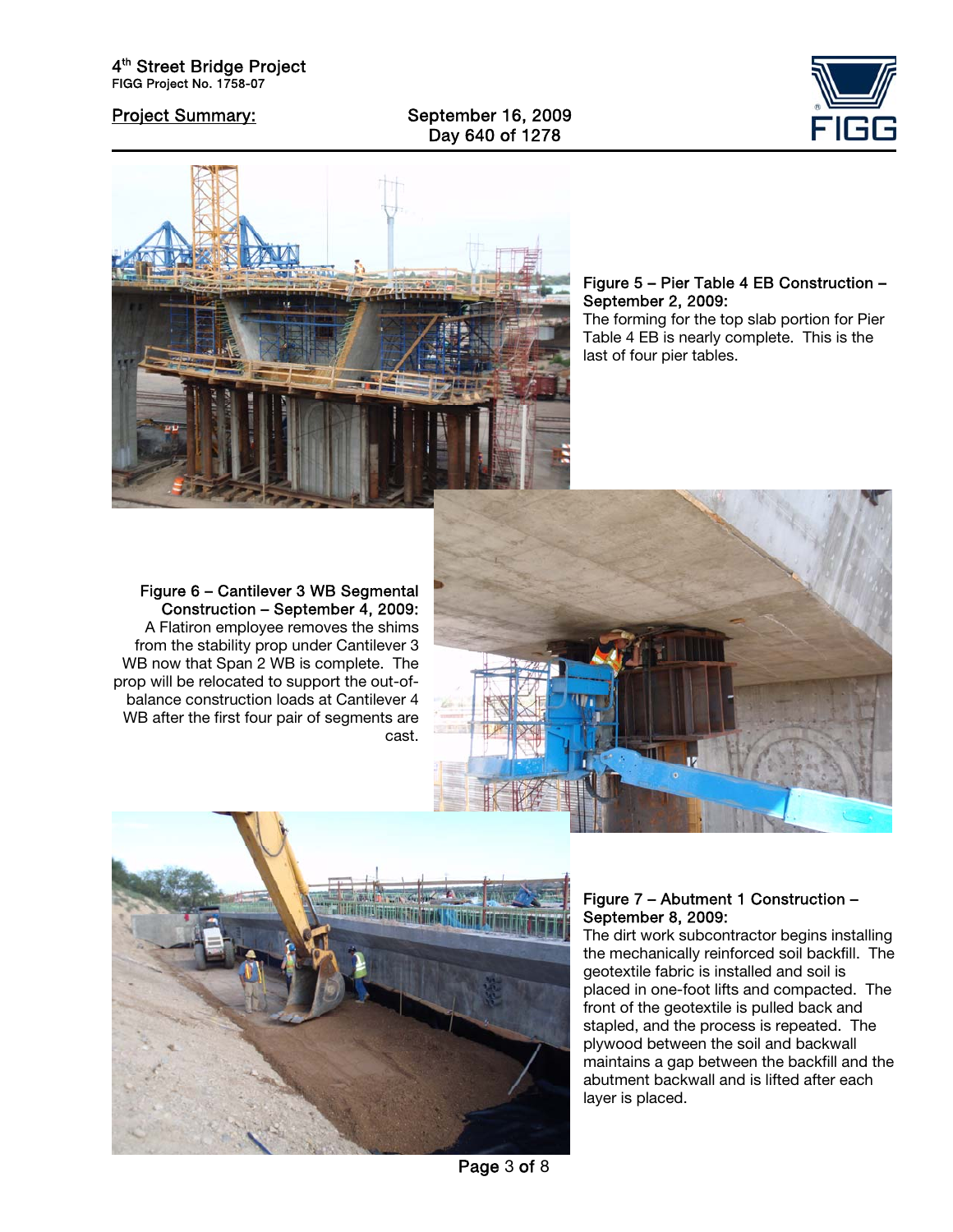Project Summary: September 16, 2009 Day 640 of 1278





Figure 8 – Cantilever 4 WB Segmental Construction – September 8, 2009: The segment crew finishes tying the web reinforcing for Segment W4-2E just prior to launching the core form. The web reinforcing uses a Class "C" splice to engage the web with the precast bottom slab.



### Figure 9 – Cantilever 4 WB Segmental Construction – September 9, 2009:

The precast bottom slab of Segment W4-2E contains a one-foot closure joint between the precast slab and the previously cast segment. The web forms are locked tight against the precast slab, which is supported from the frame via twelve 1 1/4" diameter PT bars. Formwork for this closure joint will be placed next.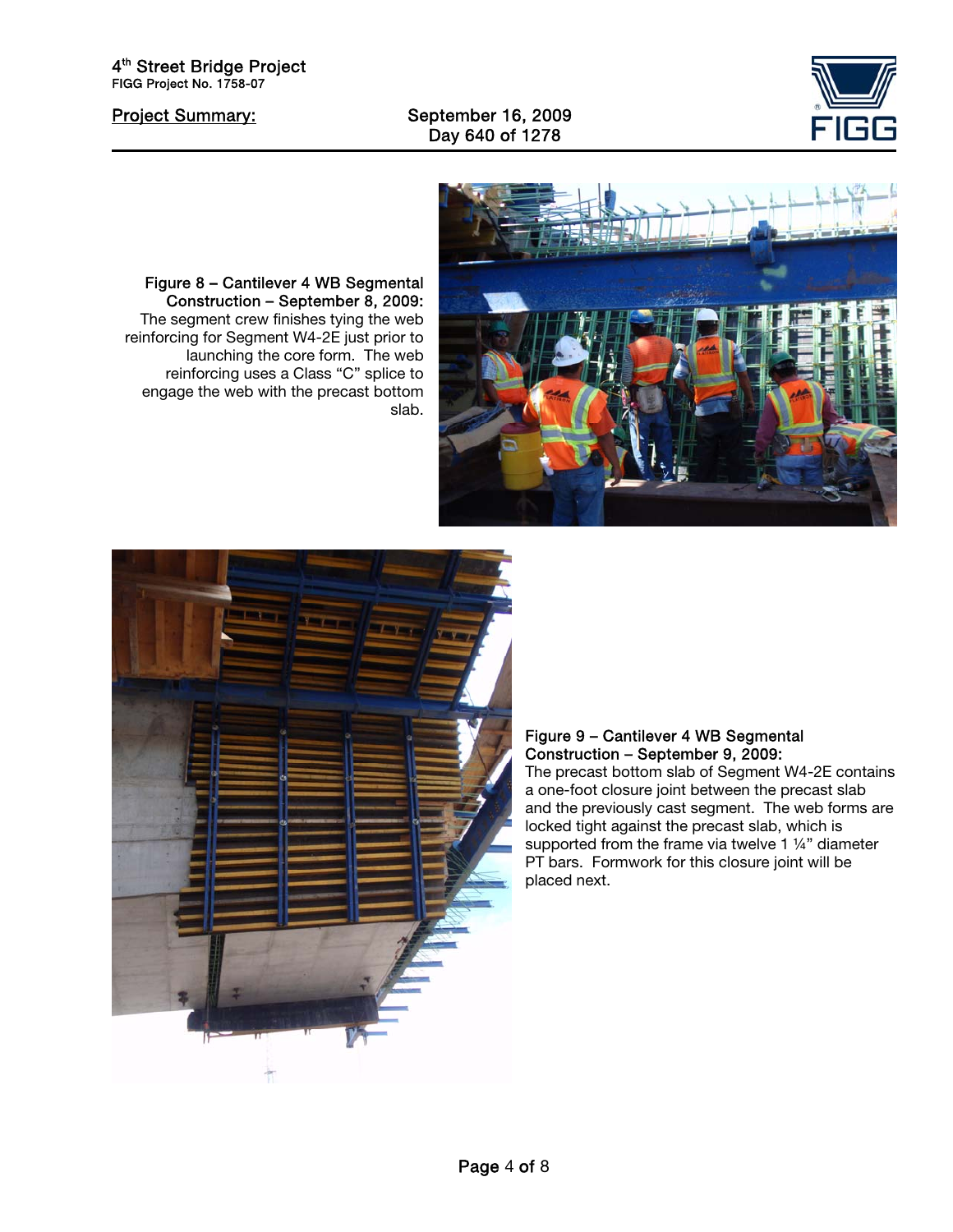Project Summary: September 16, 2009 Day 640 of 1278





Figure 10 – Roadway Approach Construction – September 9, 2009: The approach work has begun with milling of the existing roadway on the east end of the project. Flatiron currently has both the east and west roadway approach work occurring with traffic configured for one lane in each direction on the existing bridge. .



### Figure 11 – Pier Table 4 E B Construction – September 10, 2009:

The top slab concrete is placed and finished, while work continues at Cantilever 4 WB in the background.

Figure 12 – Cantilever 4 WB Segmental Construction – September 15, 2009: Launching of the side-span traveler reveals Segments W4-1E and W4-2E, which both used a precast bottom slab as formwork over the BNSF mainline track.



Page 5 of 8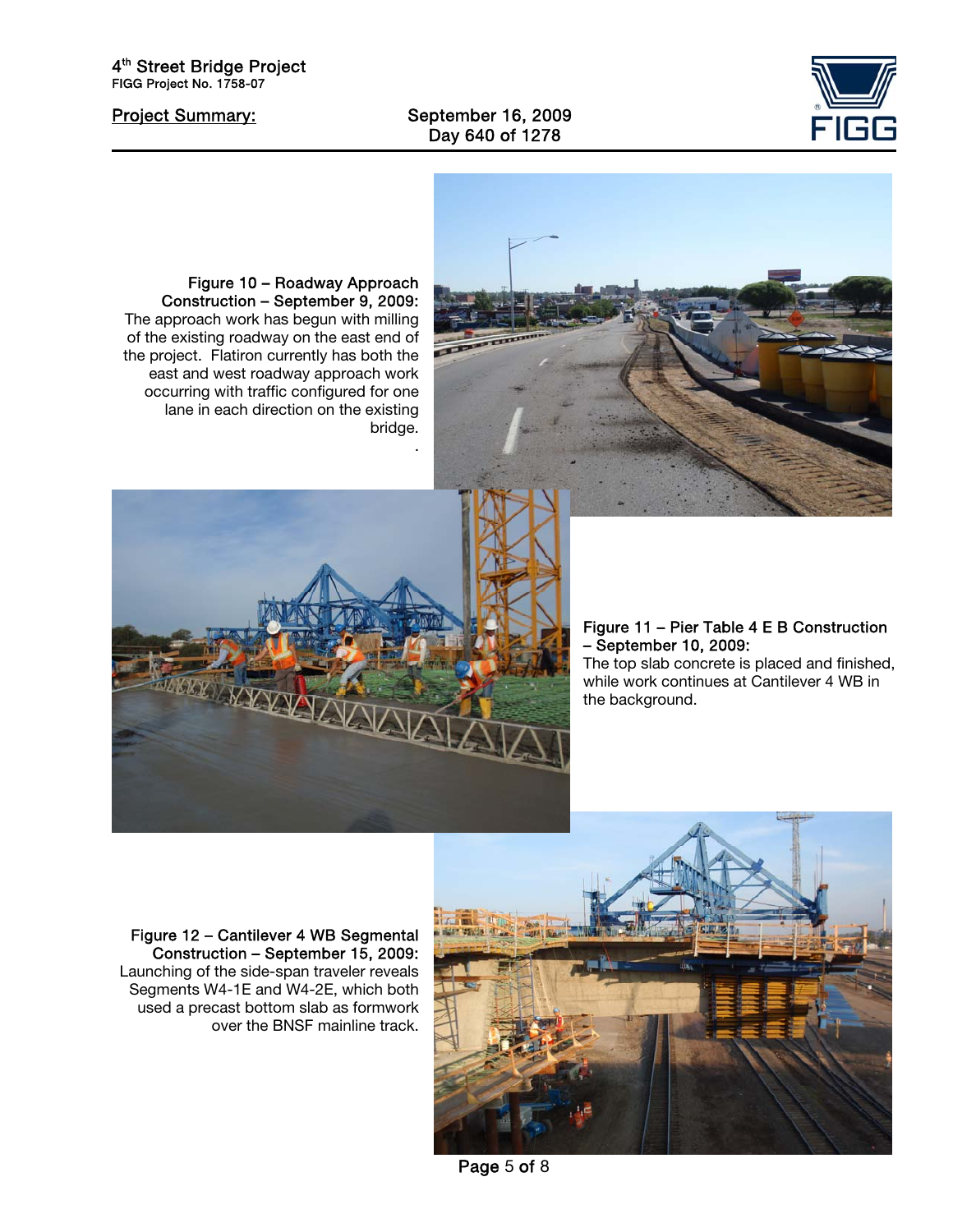Project Summary: September 16, 2009 Day 640 of 1278





Figure 13 – Cantilever 4 WB Segmental Construction – September 16, 2009: A 240-ton crane erects the lower deck drive for the side-span traveler to begin forming Segment W4-3E.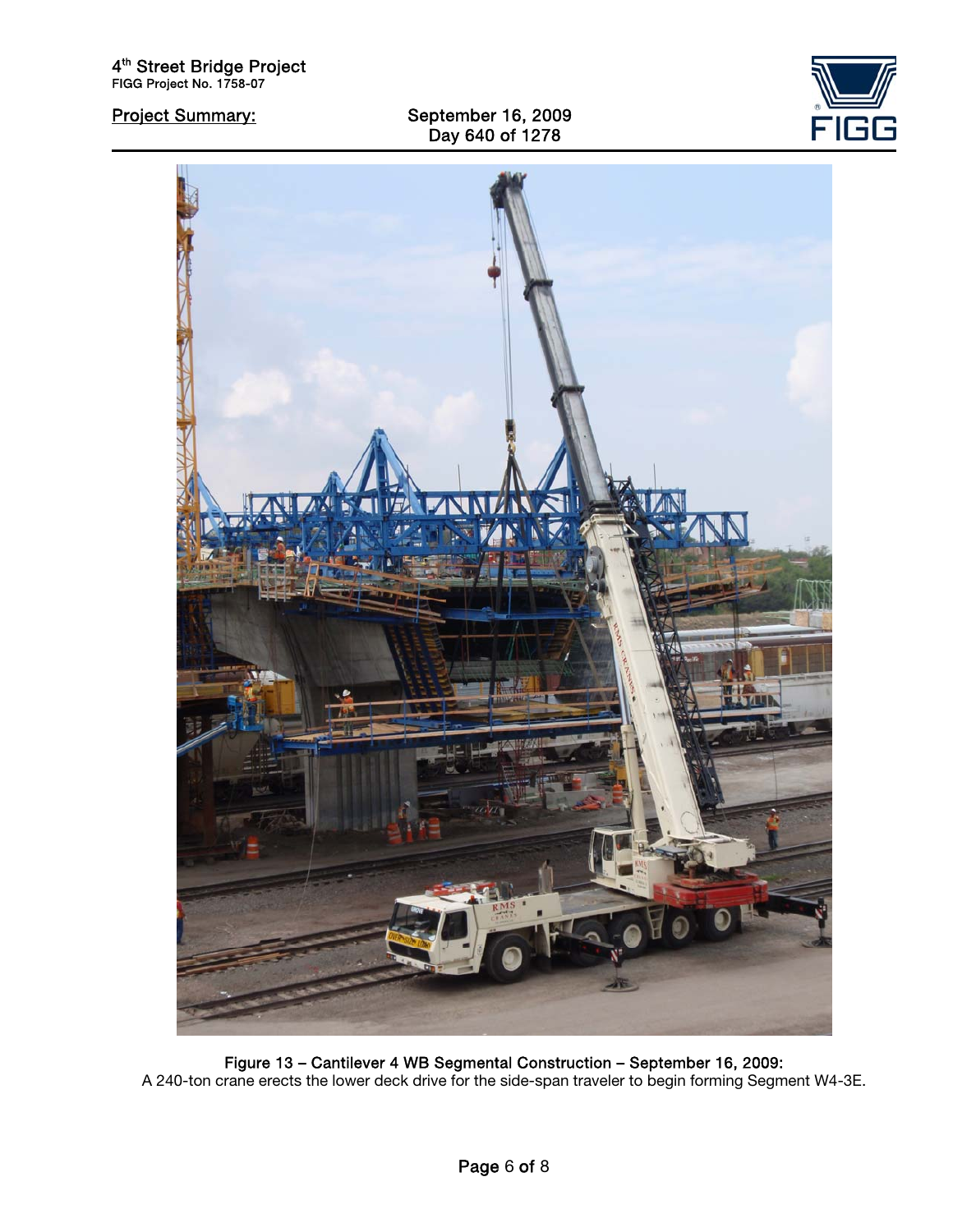| 4 <sup>th</sup> Street Bridge Project<br>FIGG Project No. 1758-07                                                                                                                                                                                                                                                                                    |                    |                                                                                                 |                                                      |                                                                                                                                                                              |                                                                                     |                                                                              |
|------------------------------------------------------------------------------------------------------------------------------------------------------------------------------------------------------------------------------------------------------------------------------------------------------------------------------------------------------|--------------------|-------------------------------------------------------------------------------------------------|------------------------------------------------------|------------------------------------------------------------------------------------------------------------------------------------------------------------------------------|-------------------------------------------------------------------------------------|------------------------------------------------------------------------------|
| <b>Project Summary:</b>                                                                                                                                                                                                                                                                                                                              | September 16, 2009 | Day 640 of 1278                                                                                 |                                                      |                                                                                                                                                                              |                                                                                     |                                                                              |
| <b>Substructure Construction</b><br>48" Diameter Drilled Shafts (Monuments)<br>48" Diameter Drilled Shafts (Abutments)<br>60" Diameter Drilled Shafts (Pier 2 & 5)<br>96" Diameter Drilled Shafts (Pier 3 & 4)<br>Type I Footings (Pier 2 & 5)<br>Type II Footings (Pier 3 & 4)<br>3'-6" Piers (Pier 2 & 5)<br>7'-1" Piers (Pier 3 & 4)<br>Abutments |                    | <u>To</u><br><b>Date</b><br>3<br>11<br>6<br>8<br>3<br>$\overline{\mathbf{4}}$<br>3<br>4<br>11/4 | of<br>of<br>of<br>of<br>of<br>of<br>of<br>of<br>of   | <b>Total</b><br>$\overline{4}$<br>14<br>8<br>8<br>$\overline{\mathbf{4}}$<br>$\overline{\mathbf{4}}$<br>$\overline{\mathbf{4}}$<br>$\overline{\mathbf{4}}$<br>$\overline{2}$ | <b>Unit</b><br>Each<br>Each<br>Each<br>Each<br>Each<br>Each<br>Each<br>Each<br>Each | % Complete<br>75%<br>79%<br>75%<br>100%<br>75%<br>100%<br>75%<br>100%<br>63% |
| <b>Superstructure Construction</b>                                                                                                                                                                                                                                                                                                                   |                    | <u>To</u><br>Date                                                                               |                                                      | <b>Total</b>                                                                                                                                                                 | Unit                                                                                | % Complete                                                                   |
| Westbound<br>End Span CIP Westbound<br>Abutment Diaphragm Westbound<br>Pier Diaphragm Westbound<br>Pier Table Westbound<br>Cantilever 3 Segments Westbound<br>Cantilever 4 Segments Westbound<br><b>Closure Segments Westbound</b>                                                                                                                   |                    | $\mathbf{2}$<br>$\overline{2}$<br>$\overline{2}$<br>$\overline{2}$<br>22<br>$\overline{4}$<br>1 | of<br>of<br>of<br>of<br>of<br>of<br>of               | $\overline{2}$<br>$\overline{2}$<br>$\overline{2}$<br>$\overline{2}$<br>22<br>20<br>3                                                                                        | Each<br>Each<br>Each<br>Each<br>Each<br>Each<br>Each                                | 100%<br>100%<br>100%<br>100%<br>100%<br>20%<br>33%                           |
| Eastbound<br>End Span CIP Eastbound<br>Abutment Diaphragm Eastbound<br>Pier Diaphragm Eastbound<br>Pier Table Eastbound<br>Cantilever 3 Segments Eastbound<br>Cantilever 4 Segments Eastbound<br><b>Closure Segments Eastbound</b>                                                                                                                   |                    | 1<br>1<br>1<br>$\overline{2}$<br>$\mathbf 0$<br>0<br>0                                          | of<br>of<br>of<br>of<br><b>of</b><br><b>of</b><br>of | $\mathbf{2}$<br>$\overline{2}$<br>$\overline{2}$<br>$\overline{2}$<br>22<br>20<br>3                                                                                          | Each<br>Each<br>Each<br>Each<br>Each<br>Each<br>Each                                | 50%<br>50%<br>50%<br>100%<br>0%<br>0%<br>0%                                  |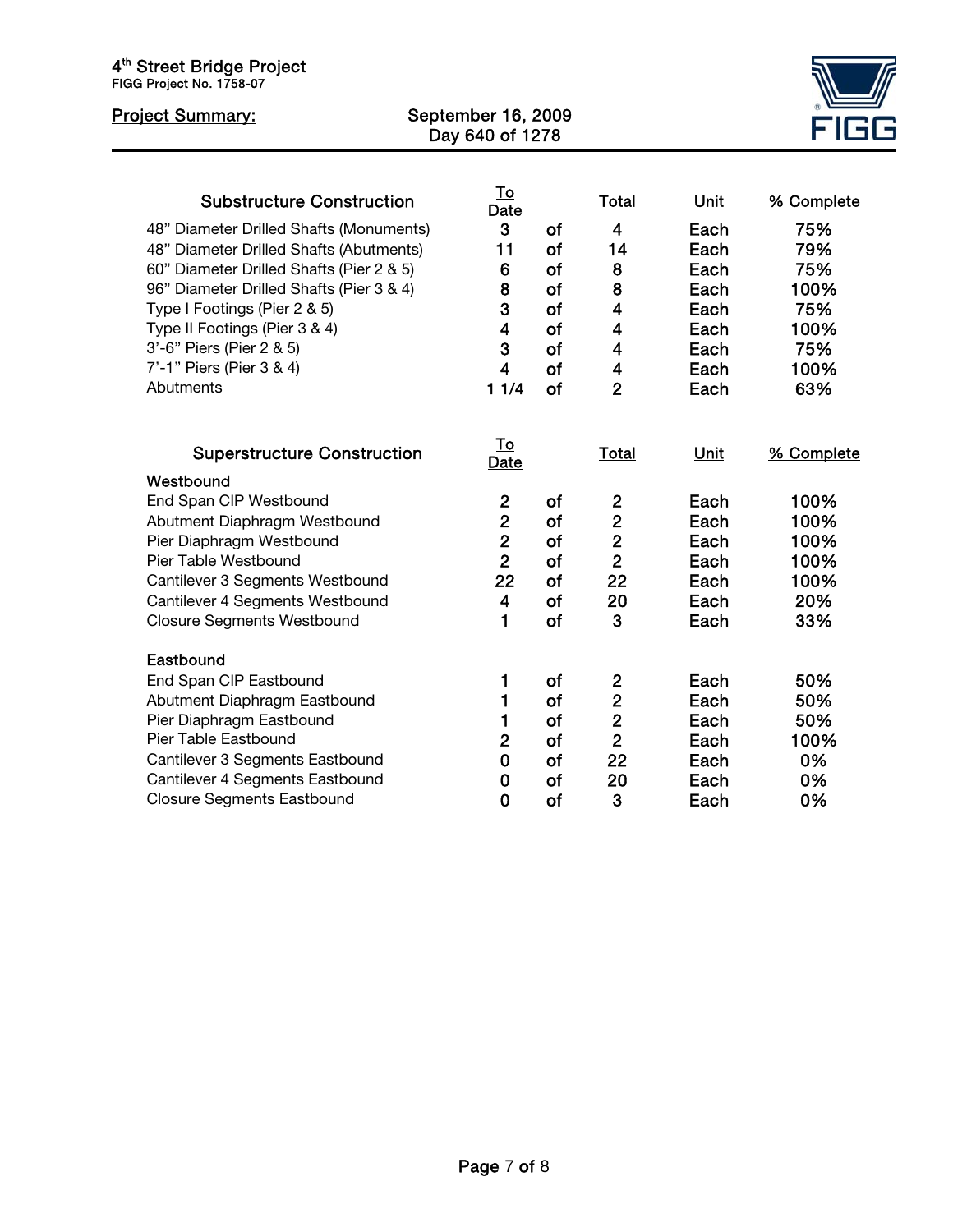# Project Summary: September 16, 2009 Day 640 of 1278



April 2008 Baseline Finish Date Actual

# Project Milestone Dates

| <b>Project Award</b>                                                                                              | October 18, 2007  | October 18, 2007   |
|-------------------------------------------------------------------------------------------------------------------|-------------------|--------------------|
| Notice to Proceed                                                                                                 | November 8, 2007  | November 8, 2007   |
| <b>Abutment 1 Drill Caissons</b>                                                                                  | February 15, 2008 | February 15,2008   |
| Abutment 1 Cap Form/Rebar/Pour                                                                                    | March 6, 2008     | March 6, 2008      |
| Pier 2 EB Drill Caissons                                                                                          | March 3, 2008     | March 3, 2008      |
| Pier 2 WB Form/Rebar/Pour Footing                                                                                 | March 24, 2008    | March 24, 2008     |
| Pier 2 WB Column Form/Rebar/Pour                                                                                  | April 29, 2008    | April 29, 2008     |
| Pier 3 EB Drill Caissons                                                                                          | April 17, 2008    | May 1, 2008        |
| Pier 3 WB Form/Rebar/Pour Footing                                                                                 | May 15, 2008      | June 4, 2008       |
| Pier 3 WB Column Form/Rebar/Pour                                                                                  | July 1, 2008      | August 5, 2008     |
| Pier 4 EB Drill Caissons                                                                                          | May 8, 2008       | July 1, 2008       |
| Pier 4 WB Form/Rebar/Pour Footing                                                                                 | May 13, 2008      | August 8, 2008     |
| Pier 4 WB Column Form/Rebar/Pour                                                                                  | August 20, 2008   | September 18, 2008 |
| Pier 5 WB Drill Caissons                                                                                          | April 17, 2008    | May 30, 2008       |
| Pier 5 WB Form/Rebar/Pour Footing                                                                                 | April 21, 2008    | June 12, 2008      |
| Pier 5 WB Column Form/Rebar/Pour                                                                                  | October 21, 2008  | July 11, 2008      |
| Abutment 6 WB Drill Caissons                                                                                      | April 18, 2008    | April 22,2008      |
| Abutment 6 WB Cap Form/Rebar/Pour                                                                                 | May 8, 2008       | May 8, 2008        |
| Span 1 WB Form/Rebar/Pour Bottom Slab/Webs/Diaphragms                                                             | June 17, 2008     | August 29, 2008    |
| Span 1 WB Form/Rebar/Pour Deck                                                                                    | July 8, 2008      | October 10, 2008   |
| Pier Table 3 WB Form/Rebar/Pour Bottom Slab                                                                       | August 18, 2008   | November 21, 2008  |
| Pier Table 3 WB Form/Rebar/Pour Diaphragm & Webs                                                                  | September 4, 2008 | December 5, 2008   |
| Pier Table 3 WB Form/Rebar/Pour Deck                                                                              | October 7, 2008   | December 31, 2008  |
| Span 5 WB Form/Rebar/Pour Bottom Slab/Webs/Diaphragms                                                             | February 12, 2009 | January 29, 2009   |
| Span 5 WB Form/Rebar/Pour Deck                                                                                    | March 12, 2009    | March 6, 2009      |
| Form and Pour First Segment - W3-1E                                                                               | November 19, 2008 | February 16, 2009  |
| Pier Table 4 WB Form/Rebar/Pour Bottom Slab                                                                       | March 5, 2009     | February 26, 2009  |
| Pier Table 4 WB Form/Rebar/Pour Diaphragm & Webs                                                                  | March 23, 2009    | March 20, 2009     |
| Pier Table 4 WB Form/Rebar/Pour Deck                                                                              | April 23, 2009    | April 15, 2009     |
| Form and Pour First Closure - Span 2 WB                                                                           | May 19, 2009      | August 14, 2009    |
| Span 1 EB Form/Rebar/Pour Bottom Slab/Webs/Diaphragms                                                             | October 7, 2008   | June 10, 2009      |
| Span 1 EB Form/Rebar/Pour Deck                                                                                    | October 27, 2008  | July 10, 2009      |
| Pier Table 3 EB Form/Rebar/Pour Bottom Slab                                                                       | November 13, 2008 | April 30, 2009     |
| Pier Table 3 EB Form/Rebar/Pour Diaphragm & Webs                                                                  | December 2, 2008  | May 13, 2009       |
| Pier Table 3 EB Form/Rebar/Pour Deck                                                                              | January 9, 2009   | June 18, 2009      |
| Pier Table 4 EB Form/Rebar/Pour Bottom Slab                                                                       | May 15, 2009      | July 23, 2009      |
| Pier Table 4 EB Form/Rebar/Pour Diaphragm & Webs                                                                  | June 2, 2009      | August 7, 2009     |
| Pier Table 4 EB Form/Rebar/Pour Top Slab                                                                          | June 30, 2009     | September 10, 2009 |
| Shift Traffic to New WB Structure                                                                                 | February 17, 2010 |                    |
| Install Last Drilled Caissons - Abutment 6 (EB Only)                                                              | April 26, 2010    |                    |
| Form and Pour Last Segment - E4-10E                                                                               | October 12, 2010  |                    |
| Form and Pour Last Closure - Span 3 EB                                                                            | November 16, 2010 |                    |
| Complete Structure and Final Traffic Configuration                                                                | March 4, 2011     |                    |
| All items are based on the April 2008 Baseline Schedule. All dates represent the "Finish" of the activity, unless |                   |                    |
| otherwise noted.                                                                                                  |                   |                    |

Cantilever construction should resume at approximately one pair of segments a week now that the precast bottom slab segments are complete. Although several milestones dates were completed beyond the original date, Flatiron has stated that project completion will occur within contractual requirements.